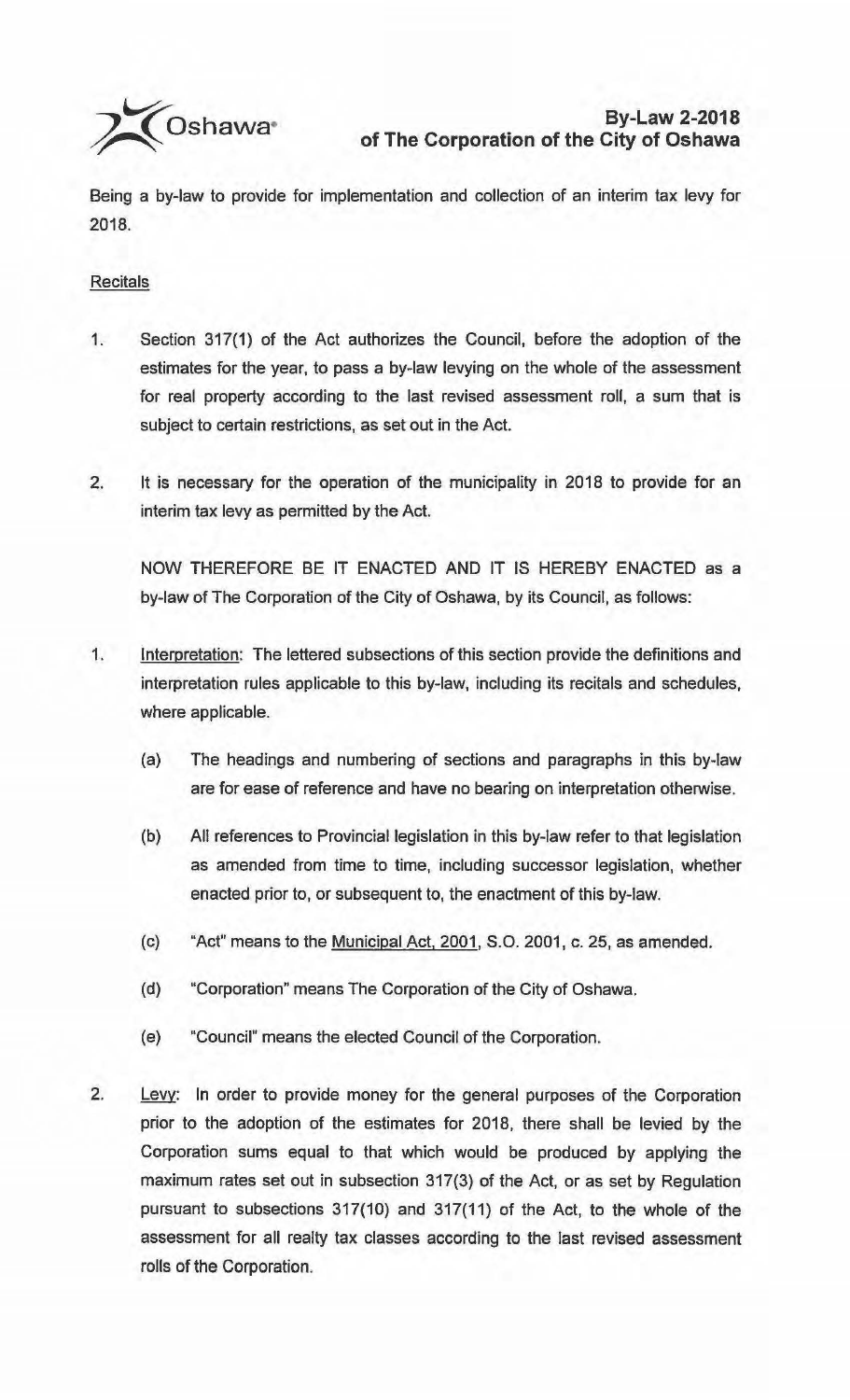- 3. Where 2017 was a partial year only: For the purposes of calculating the total taxes in 2018, if any taxes were levied in 2017 for only part of the year because assessment was added to the assessment roll during 2017, an amount shall be added equal to the additional taxes that would have been levied if the taxes had been levied for the entire year.
- 4. Where property was non-rateable in 2017: Taxes shall be levied on a property that is rateable for local municipal purposes for 2018 even if the property was not rateable for local municipal purposes for 2017.
- 5. Collection: Notwithstanding the provisions of any previous by-laws of the Corporation or of The Corporation of the Township of East Whitby, which may have set the time for payment of rates, taxes and assessment, the taxes levied under this by-law shall be collected in two installments. The first installment is due on the 28th day of February 2018, and the second installment is due on the 30th day of April 2018. Notwithstanding the foregoing, all arrears of rates, taxes and assessments levied and imposed in any year prior to the current year (plus penalties and interest thereon) must be paid before any installment of the taxes for the current year is paid. Upon default in payment of any installment, the privilege of payment by installments shall be forfeited and the subsequent installment or installments shall immediately become payable.
- 6. Penalties/Interest: Any installment or part of any installment of taxes not paid on or before the day prescribed by section 5 of this by-law for payment of such installment shall be subject to a percentage charge which shall be added to and collected with the taxes and which shall be calculated as one and one-quarter per centum (1¼%) of such installment or part of such installment on the first day of default. Any installment or part of any installment of taxes not paid on or before the day prescribed by section 5 of this by-law for payment of such installment shall also be subject to an interest charge which shall be added to and collected with the taxes and which shall be calculated as one and one-quarter per centum (1¼%) of such installment or part of such installment on the first day of each calendar month thereafter in which default continues.
- 7. Part Payment: The Executive Director of Finance, Treasurer or the Manager, Taxation and Revenue Services may accept part payment from time to time on account of any rates and assessments and may give a receipt for that payment. Notwithstanding the foregoing, acceptance of any part payment shall not affect the collection of the percentage charge imposed and collectable under section 6 of this by-law in respect of non-payment of any taxes or any installment of taxes.